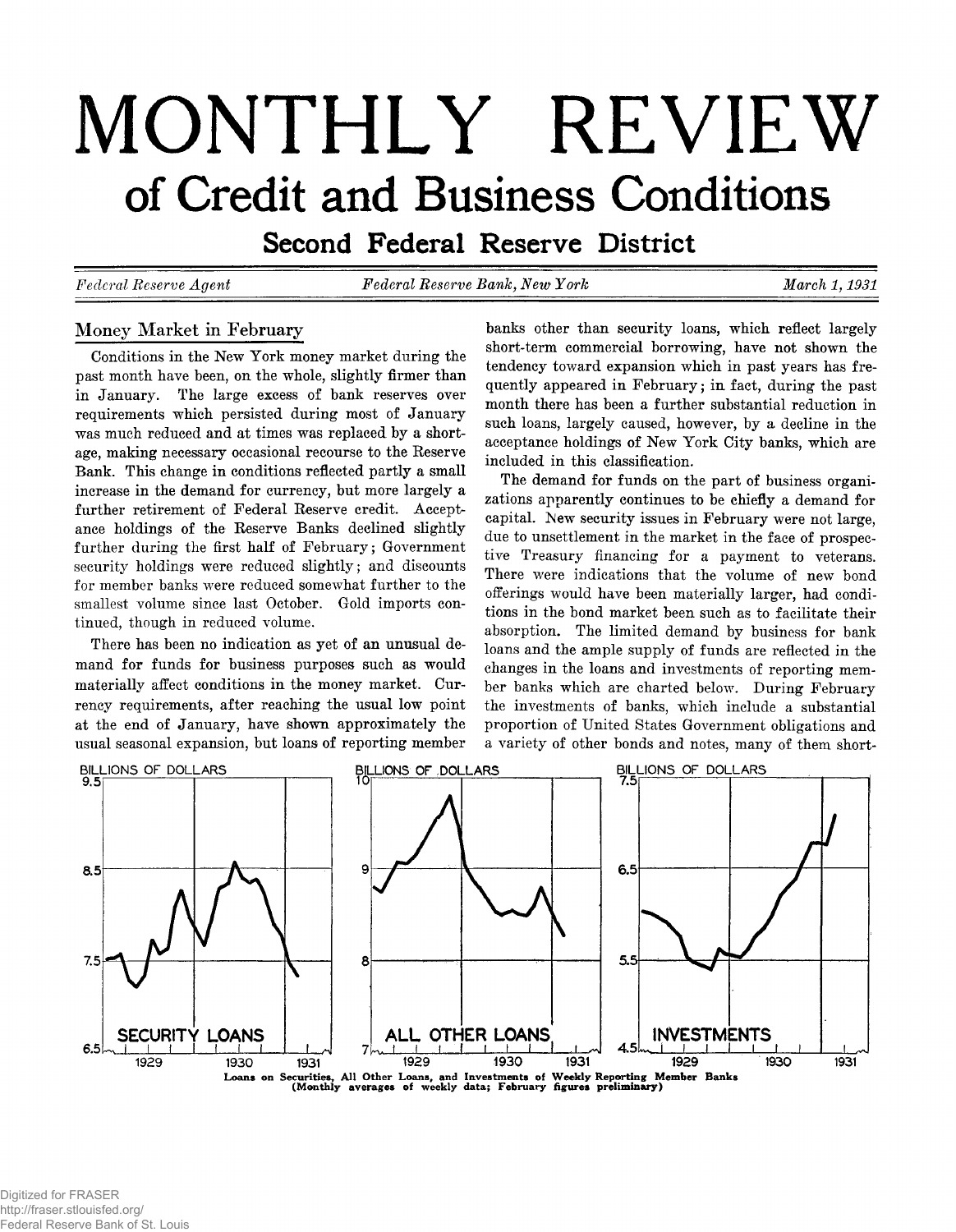**term, increased about \$325,000,000, making a total increase since the low point of October 1929 of about \$1,700,000,000. During approximately the same period, the 4' all other" loans which include short-term commercial borrowing have been reduced about \$1,600,000,000.**

**The security loans of the reporting banks also showed a further slight reduction during February to the smallest volume since the early part of 1929, notwithstanding some increase in the loans of these banks to security brokers and dealers during the month. The total security loans of the reporting banks have been reduced approximately \$1,300,000,000 since last June, although security brokers and dealers now receive a larger proportion of their funds from these banks than at any previous time in recent years.**

**The total volume of credit extended by these banks which are located in the principal cities has shown little net increase during the past two years, and in the same period there has been a substantial reduction in the loans and investments of banks in smaller localities throughout the country. Consequently, the total volume of bank credit extended by all banks of the country is estimated by the Federal Reserve Board to have been approximately \$3,000,000,000 less at the end of December 1930 than in October 1929.**

## **MONEY RATES**

**Call loan rates were virtually unchanged during February, but rates charged for time loans on Stock Exchange collateral were advanced slightly near the end of the month. Acceptance rates, after a decline early in the month, advanced again to the same levels as at the end of January, and yields on short-term Government's rose somewhat, reflecting in part the weakness in prices of long-term Government obligations which has accompanied the discussions concerning the Treasury financing that will be required as the result of increased loans to war veterans. Contrary to the general tendency, commercial paper rates declined slightly further during February.**

**Money Rates at New York**

|                                                     | Feb. 28, 1930 Jan. 30, 1931 Feb. 27, 1931       |                                                  |                                                                                                                                        |
|-----------------------------------------------------|-------------------------------------------------|--------------------------------------------------|----------------------------------------------------------------------------------------------------------------------------------------|
| Stock Exchange call loans                           | $*4 - 4\frac{1}{2}$                             | *1 ½<br>††1 ¾–2                                  | *1½                                                                                                                                    |
| Stock Exchange 90 day loans                         |                                                 |                                                  |                                                                                                                                        |
| Prime commercial paper                              |                                                 |                                                  |                                                                                                                                        |
| Bills-90 day unindorsed $\ldots \ldots \ldots$      | $4\frac{4\frac{3}{4}}{3\frac{1}{4}}\frac{3}{4}$ | $\frac{2\frac{1}{2}-2\frac{3}{4}}{1\frac{1}{2}}$ | $\begin{array}{c}\n+12-2 \\ 2\frac{1}{2} \\ 1\frac{1}{2} \\ 1\frac{1}{2} \\ 1\frac{3}{2} \\ 1\frac{3}{2} \\ 1\frac{3}{2}\n\end{array}$ |
| Customers' rates on commercial loans                | $+5.07$                                         | 13.65                                            |                                                                                                                                        |
| Treasury certificates                               |                                                 |                                                  |                                                                                                                                        |
| Maturing June 15 (yield) $\ldots$                   | 2.98                                            | 1.10                                             | 1.21                                                                                                                                   |
| Maturing September 15 (yield)                       | 3.24                                            | 1.19                                             | 1.32                                                                                                                                   |
| Federal Reserve Bank of New York re-                |                                                 |                                                  |                                                                                                                                        |
| $discount rate. \ldots \ldots \ldots \ldots \ldots$ | 4                                               | 2                                                | 2                                                                                                                                      |
| Federal Reserve Bank of New York                    |                                                 |                                                  |                                                                                                                                        |
| buving rate for 90 day indorsed bills               | $3\%$                                           | $1\frac{5}{2}$                                   | $1\frac{1}{2}$                                                                                                                         |

**† Nominal † Average rate of leading banks at middle of month**

# **BILL MARKET**

**Holdings of acceptances by the accepting banks and bankers that report to the American Acceptance Council**



**Holdings of Acceptances by Federal Reserve Banks for Own Account, Amount Held by Federal Reserve Banks for Foreign Correspondents, and Holdings by Accepting Banks and Bankers**

**increased \$200,000,000 during January, following a reduction of \$122,000,000 in the final month of 1930. Their holdings on January 31 reached \$571,000,000, by far the largest amount of bills these banks have ever held as investments. As the accompanying diagram shows, this increase was accompanied by a large reduction in the Reserve Banks' bill holdings for their own account.**

**The volume of dollar acceptances outstanding showed a seasonal decline in January, and at the end of that month the total of \$1,520,000,000 was \$36,000,000 smaller than in December 1930 and \$173,000,000 below the January 1930 figure. Decreases in all of the principal classes of acceptances contributed to the decline from December and only acceptances based on goods stored in or shipped between foreign countries remained larger than a year ago.**

**Due to the continued withholding of bills from the discount market by the accepting institutions during the first few days of February, dealers' portfolios remained at a low figure, and a** *Ys* **per cent reduction in open market rates was effected, thereby canceling the advance of late January. In a further effort to attract bills with which to fill investment orders, another reduction of** *Ys* **per cent in rates was made by all dealers on February 6,** and at this level— $1\frac{1}{4}$  per cent for unindorsed bills of 90 **day maturity— bill rates reached a new low yield in the history of the bill market in this country.**

**The temporary appearance around the middle of the month of a slightly firmer money situation, as a result of the absorption of the excess reserves which the New York City banks had possessed during most of January, caused these banks to dispose of some of the large volume of bills held at the end of January, and dealers' portfolios rose moderately. The dealers then reversed their rate position by raising all maturities** *Ys* **per cent, and,**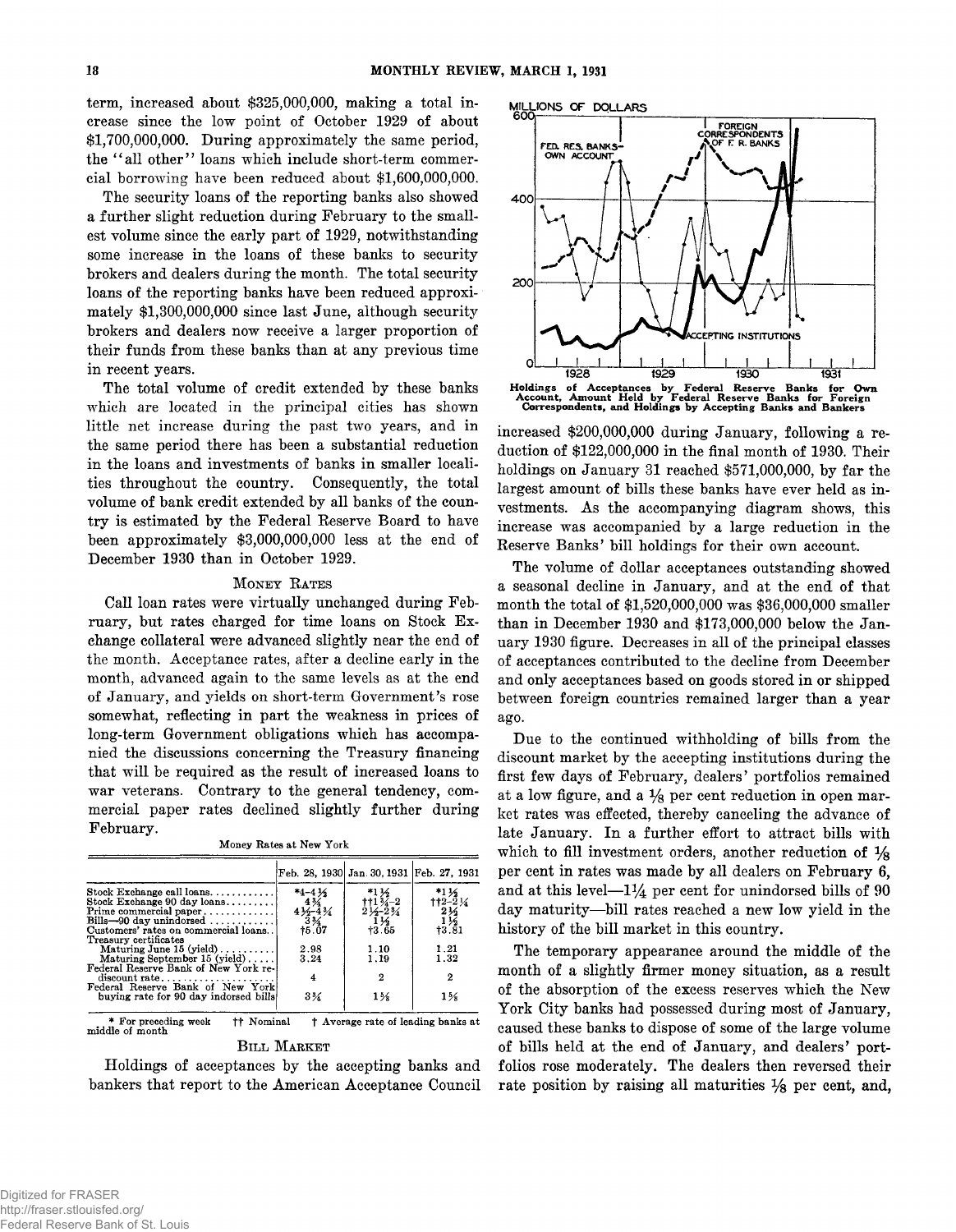**when a considerable further increase in their portfolios occurred, they raised their rates by another** *Ys* **to the level prevailing at the opening of the month, which was more nearly in accord with the Federal Reserve buying rate. In addition to the increased sales of bills to the dealers, the banks also offered bills from their portfolios to the Reserve Bank for the purpose of retiring temporary borrowings which had been incurred in balancing their reserve position. During the latter part of the month, dealers' portfolios were somewhat reduced, due to an increased investment demand for bills, principally foreign orders.**

**The Federal Reserve System's portfolio of bills continued to decline through February 11, and, although some increase occurred in the succeeding two weeks, Reserve Bank holdings at the close of the month were moderately lower than at the end of January.**

## COMMERCIAL PAPER MARKET

**The tendency in open market commercial paper rates was gradually downward throughout February, with the consequence that the prevailing rate for prime names reached 2% per cent shortly after the middle of the** month, as compared with  $2\frac{1}{2}$ - $2\frac{3}{4}$  per cent which was **quoted as the going range at the end of January. In addition, some business was done at** *2%* **per cent and certain names continued to sell at 2% per cent. Bank investment demand for paper throughout the country continued to be active and was well in excess of the supply of new paper that came into dealers' portfolios from commercial and industrial concerns.**

**Reflecting the limited volume of paper available in the market, the amount outstanding through the 20 dealers reporting to this bank declined 9 per cent further during January. The January 31 outstandings of \$327,- 000,000 were 19 per cent below the figure for the corresponding date in 1930, the first year-to-year decline to be shown in twelve months. Not since 1921 have January outstandings failed to show some increase over the figure for December, which usually marks the seasonal low point.**

# **Treasury Financing in March**

**The volume of funds to be raised by the United States Government on March 16 is unusually large, due to the** fact \$1,100,000,000 of  $3\frac{1}{2}$  per cent Treasury notes, Series A and B-1930-1932, have been called for pay**ment on that date, together with the prospect of increased disbursements on account of loans to World War veterans against their adjusted service certificates, and also the expectation of reduced receipts from taxes on 1930 income.**

**In order to meet these requirements, the Treasury has announced the offering of a total of \$1,400,000,000 of new securities. These include approximately \$500,- 000,000 of 3% per cent Treasury bonds, due March 15, 1943, but redeemable on or after March 15, 1941; \$600,000,000 of one-year Treasury certificates of indebtedness, bearing 2 per cent coupons; and \$300,000,000 six-months Treasury certificates, yielding 1** *y2* **per cent. The offering is thus adjusted to meet the varying needs of investors as to types and maturities of securities. The announcement states that subscribers offering Treasury notes which have been called for redemption on March 16 in payment for the bonds and one-year certificates will be given preferred allotment.**

## **Security Markets**

**Throughout the month of February the stock market held rather consistently firm and for part of the time prices exhibited distinct strength. Around the end of January stock price averages were about 10 per cent above the mid-December low, but by the close of February this recovery had been increased to about 25 per cent, and prices were the highest since last October. As is shown in the accompanying diagram, the February advance was general; industrial and public utility shares rose about 11 and 13 per cent, respectively, and railroad stocks, which had made a considerable recovery in January, advanced slightly in February. More widespread interest in the stock market also appeared in the larger turnover of shares on the New York Stock Exchange. After the first week of the month trading averaged 3,800,000 shares and on several days was well in excess of 4 million shares.**

**Domestic corporation bond prices moved within narrow limits during February, following the check to the**



**Price Movements of Industrial, Railroad, and Public Utility Stocks (Standard Statistics Company weekly indexes)**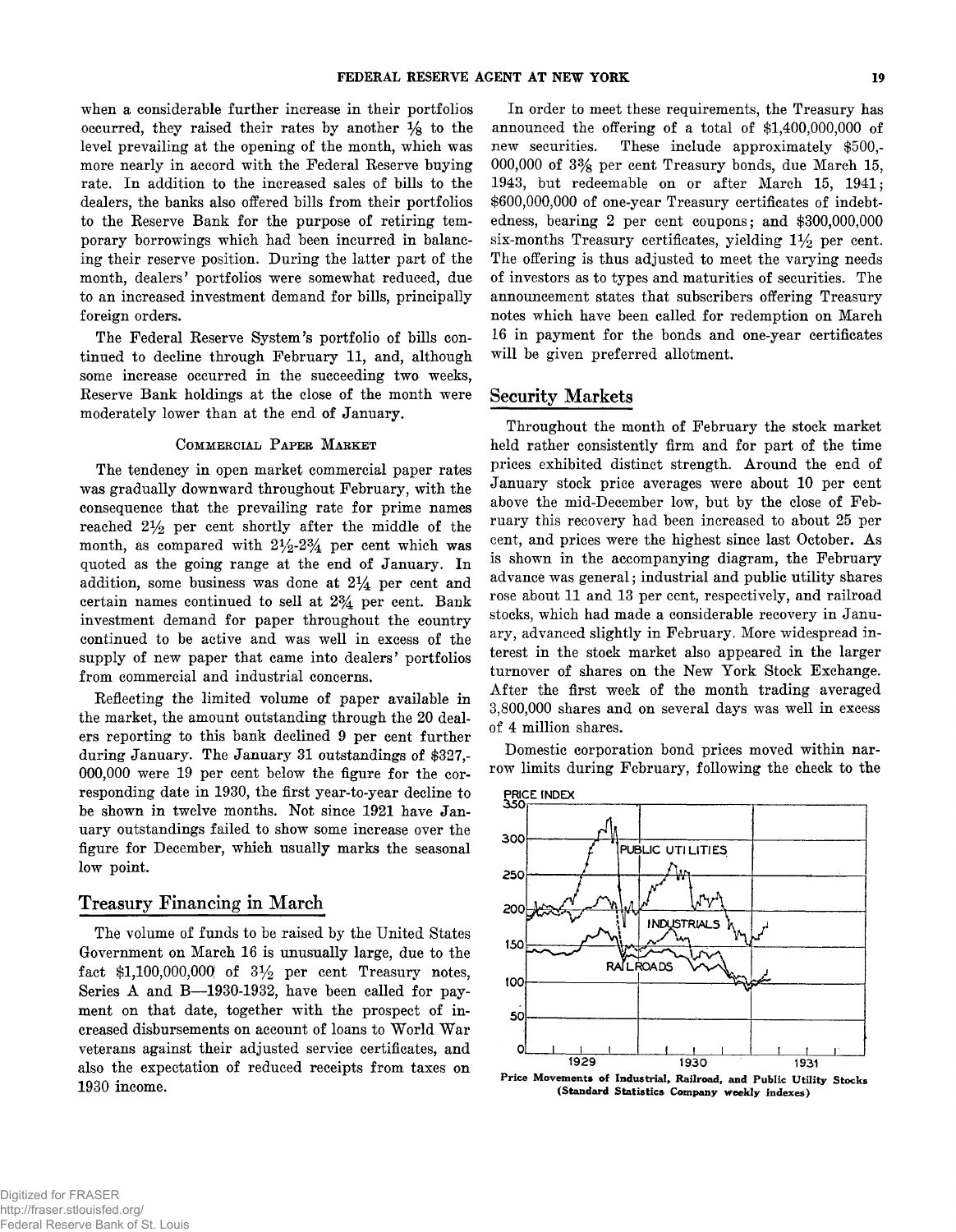**upward movement that occurred during the closing days of January. The tendency was gradually upward, how**ever, and an average advance of  $\frac{3}{4}$  of a point carried the **general level of corporate bond prices to a point about half-way between the high of last September and the lowest point reached in December. Foreign bond quotations varied but little during the month, shewing no decided trend in either direction.**

**The United States Government bond market again was subject to unsettling influences. When it appeared early in the month that veterans' bonus legislation which would necessitate a very large flotation of bonds by the Treasury would probably not be enacted, United States Government bonds advanced vigorously and by the 10th of the month had recovered nearly three-fourths of the loss sustained in the preceding week. Shortly afterward, prices began to decline again, but the drop was more gradual than in the final week of January, since the veterans' relief measure then under discussion in Congress involved a smaller expenditure by the Treasury than the initial proposals. As the net result of these movements, the average price of the eight outstanding Government bonds stood near the end of the month about 1% points below the highest level of this year, and about half a point above the lowest level reached in February.**

# **New Financing**

**The total volume of new security issues floated during January reached \$606,000,000, the largest amount since last June. Of this total, \$416,000,000 represented new capital, and \$190,000,000 was for refunding purposes. Refunding operations have not been conducted on as large a scale since September 1929. In the new capital issues, domestic corporate offerings showed a further substantial increase, but issues by States and municipalities fell to an unusually small amount; consequently, total domestic offerings declined slightly from December to January, but the volume remained above the comparatively low levels of the last five months of 1930, as the accompanying diagram indicates.**

**MILLIONS OF DOLLARS 1500 --------------- DOMESTIC 1000 500** FOREIGN **O**

**Flotations of foreign securities in this market, also shown in the diagram, were larger in January than in any month since July. The data covering foreign issues include financing by American corporations in cases where the funds were for use abroad, but exclude private banking credits placed in this country on behalf of foreign borrowers where no offering of securities was involved.**

**The total of new securities offered during February was well below the January volume, both in the domestic and foreign categories. Public utility and State and municipal financing constituted the larger part of the domestic issues. Railroad issues were very small, and, as for some months past, there appeared to be little demand for new capital on the part of industrial companies. The small volume of foreign issues was composed entirely of Canadian financing.**

# **Foreign Exchange**

**The movement of the major exchanges in February was irregular and divergent. Sterling firmed up to \$4.86 9/32 on the 7th, dipped gradually to \$4.85 9/16 on the 20th, and thereafter firmed again around the monthend. French francs were irregularly strong until the 9th, but weaker through the rest of the month. The reichsmark moved through a narrow range and was persistently weak at 5 to 6 points below its parity of \$0.2382. The Swiss franc, which for twelve months had been above par and frequently close to the gold export point from this country, weakened in the second half of February and declined to \$0.1925% on the 26th. Another currency which declined during the month was the guilder, which sold at \$0.4010% on the 26th, showing a loss of seven and a half points for the month. The Scandinavian exchanges varied; rates on Norway and Denmark firmed slightly, but the Swedish rate around the month-end was two or three points below its high of**  $$0.2679\frac{1}{2}$  on the 7th. All three were below par. The **belga remained above par throughout the month. The peseta slumped to \$0.0969 on the 13th, but recovered steadily thereafter to \$0.1072 on the 24th, its highest quotation since mid-December. Canadian dollars gained a little, closing at about 1/64 discount. The yen was steady within the narrow range of \$0.4944 to \$0.4946. The Brazilian milreis was off from \$0.0880 to \$0.0850, but the Argentine peso recovered to \$0.7518 from a mid-January low of \$0.6757.**

## Gold Movement

**Receipts from South America constituted the bulk of the gold imported at the Port of New York during February, \$9,300,000 coming from Argentina and \$1,100,- 000 from Uruguay. At San Francisco, \$2,700,000 was received from China. There was in addition a gain of \$2,500,000 to the country's gold stock through a decrease in gold held under earmark for foreign account. As exports were negligible, a preliminary estimate indicates a gain of about \$16,500,000 for the month.**

**French withdrawals of gold at the Bank of England ceased during February, and the Bank was able to show an increase in its gold holdings due to the reported receipts of £750,000 from South Africa and £300,000 from**

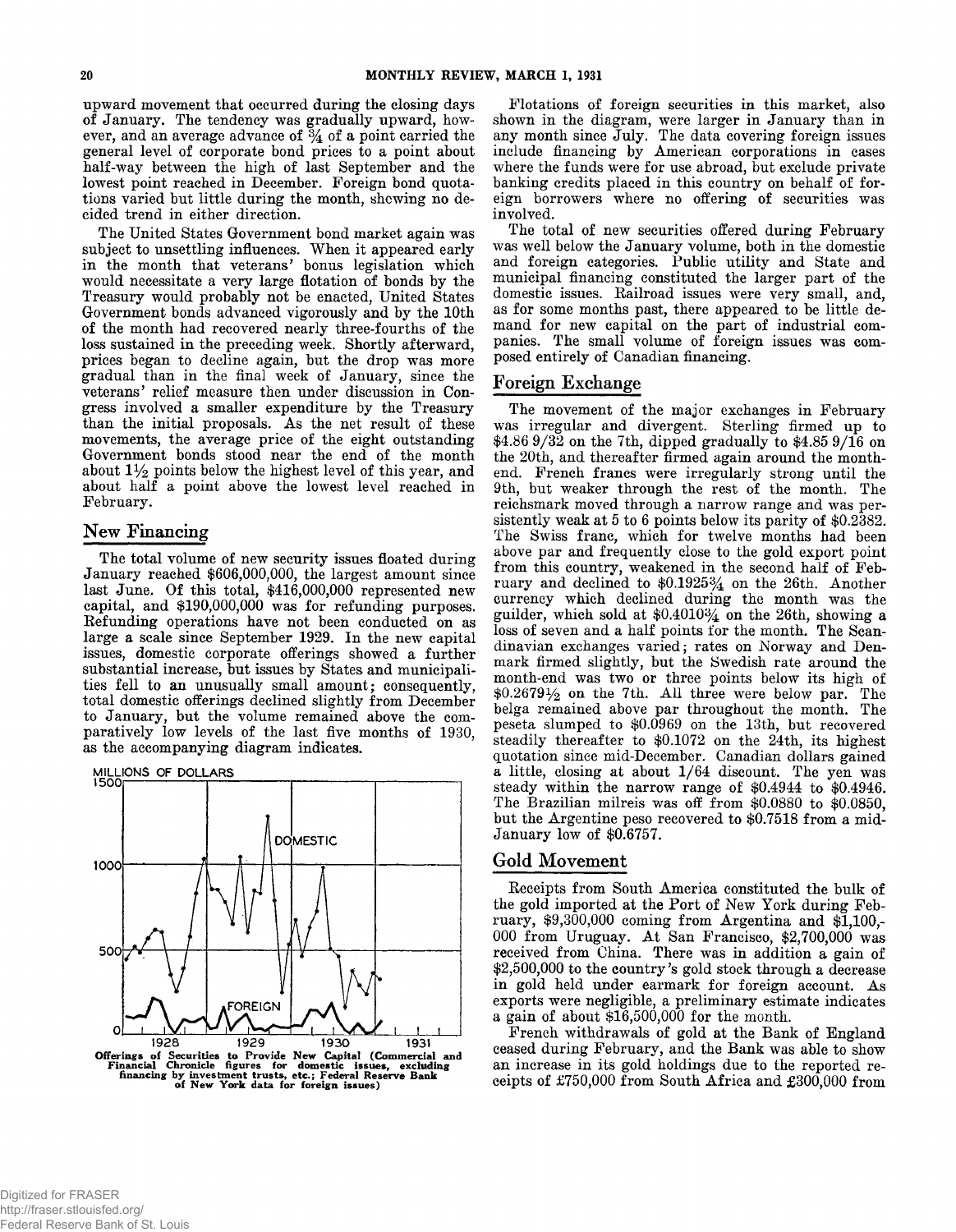**Brazil. Of the South African gold offered in the market approximately £1,800,000 was obtained by France and £700,000 by Belgium. About 65,000,000 reichsmarks of gold were received by Germany from Russia during the latter part of January and in February.**

# **Central Bank Rate Changes**

**On February 6 the Bank of Sweden lowered its rate from 3 to 3 per cent, the last previous change having been a reduction from 4 to 3% per cent on April 3, 1930.**

**On January 29 the rate of the National Bank of Bulgaria was lowered from 10 to 9 per cent. This was the first change made since July 2, 1929, when the rate was moved upward from 9 to 10 per cent.**

# Production

**An expansion in productive activity of at least seasonal proportions was reported in several lines during February. Steel ingot output rose to 52 per cent of theoretical capacity, as against 47 per cent at the end of January, and production of cotton goods, anthracite coal, and crude petroleum also showed increases from the January level; output of bituminous coal, however, declined.**

**In January the total volume of industrial production showed an expansion of close to the usual proportions from the low levels reached at the year-end. Among the metal industries, output of both pig iron and of steel increased slightly more than is usual for the month, so that this bank's seasonally adjusted indexes showed advances for the first time in a number of months, but curtailment of output was general among the non-ferrous metal producers. Following the sizable expansion of automobile output in December, a further small increase in output occurred in January, bringing the level of activity in this industry well above its low point of last autumn.**

**Production of bituminous coal declined sharply late in January, so that the total output for the month was lower than in December, in contrast to the usual seasonal increase; crude petroleum output also was reduced, but production of anthracite coal increased slightly. Textile mills operated at somewhat higher levels than in December, although in the case of silk the increase was less than seasonal. Output of other industries showed no consistent change from December to January, after seasonal adjustment.**

**(Adjusted for seasonal variations and usual year-to-year growth)**

|                                                                                                                                                                            | 1930                                |                                  | 1931                              |                                                |
|----------------------------------------------------------------------------------------------------------------------------------------------------------------------------|-------------------------------------|----------------------------------|-----------------------------------|------------------------------------------------|
|                                                                                                                                                                            | Jan.                                | Nov.                             | Dec.                              | Jan.                                           |
| Metals<br>Pig iron<br>Steel ingots<br>Copper, $U$ , S, mines<br>Lead<br>Tin deliveries                                                                                     | 94<br>91<br>92<br>79<br>83<br>84    | 62<br>62<br>74<br>73<br>55<br>89 | 55<br>57<br>69<br>81<br>54<br>119 | 57<br>59<br>64 <sub>p</sub><br>69<br>51<br>102 |
| Automobiles<br>Passenger cars<br>Motor trucks                                                                                                                              | 87<br>99                            | 36<br>83                         | 48<br>78                          | 50 v<br>79 p                                   |
| Fuels<br>Petroleum, crude<br>Petroleum products                                                                                                                            | 87<br>103<br>97<br>105<br>92        | 73<br>83<br>75<br>83<br>79       | 71<br>88<br>71<br>$\frac{82}{77}$ | 66 p<br>91p<br>70.<br>79p                      |
| Textile and Leather Products<br>Cotton consumption<br>$Silk$ consumption<br>Leather, sole<br>Boots and shoes                                                               | 89<br>75<br>104<br>107<br>101       | 71<br>62<br>115<br>95<br>75      | 68<br>58<br>111<br>98<br>77p      | 71<br>62p<br>101<br>88 p<br>77 o               |
| <b>Foods and Tobacco Products</b><br>Live stock slaughtered                                                                                                                | 90<br>92<br>93<br>99                | 89<br>97<br>114<br>90            | 90<br>91<br>74<br>96              | 92<br>92<br>72<br>89                           |
| <i>Miscellaneous</i><br>$Cement \dots \dots \dots \dots \dots \dots \dots \dots \dots \dots \dots$<br>Printing activity<br>Paper, other than newsprint<br>Paper, newsprint | 108<br>77<br>100<br>98<br>102<br>99 | 83<br>54<br>84<br>81<br>83<br>81 | 81<br>51<br>88<br>87<br>80p       | 81<br>88                                       |

 $p$  Preliminary

# Indexes of Business Activity

**A few important indicators of business activity showed signs of greater stability in January and the first part of February. During most of January, merchandise and miscellaneous car loadings continued, after seasonal adjustment, at the level that had generally prevailed since early December, and in the first two weeks of February, the seasonally adjusted figures averaged slightly higher than in January. Average daily department store sales declined slightly less than usual in January from the December level, both in this district and in the country as a whole, and preliminary indications were that there was little change in this district during the early part of February. The January indexes of building contract awards, life insurance paid for, and advertising also tended to advance somewhat.**

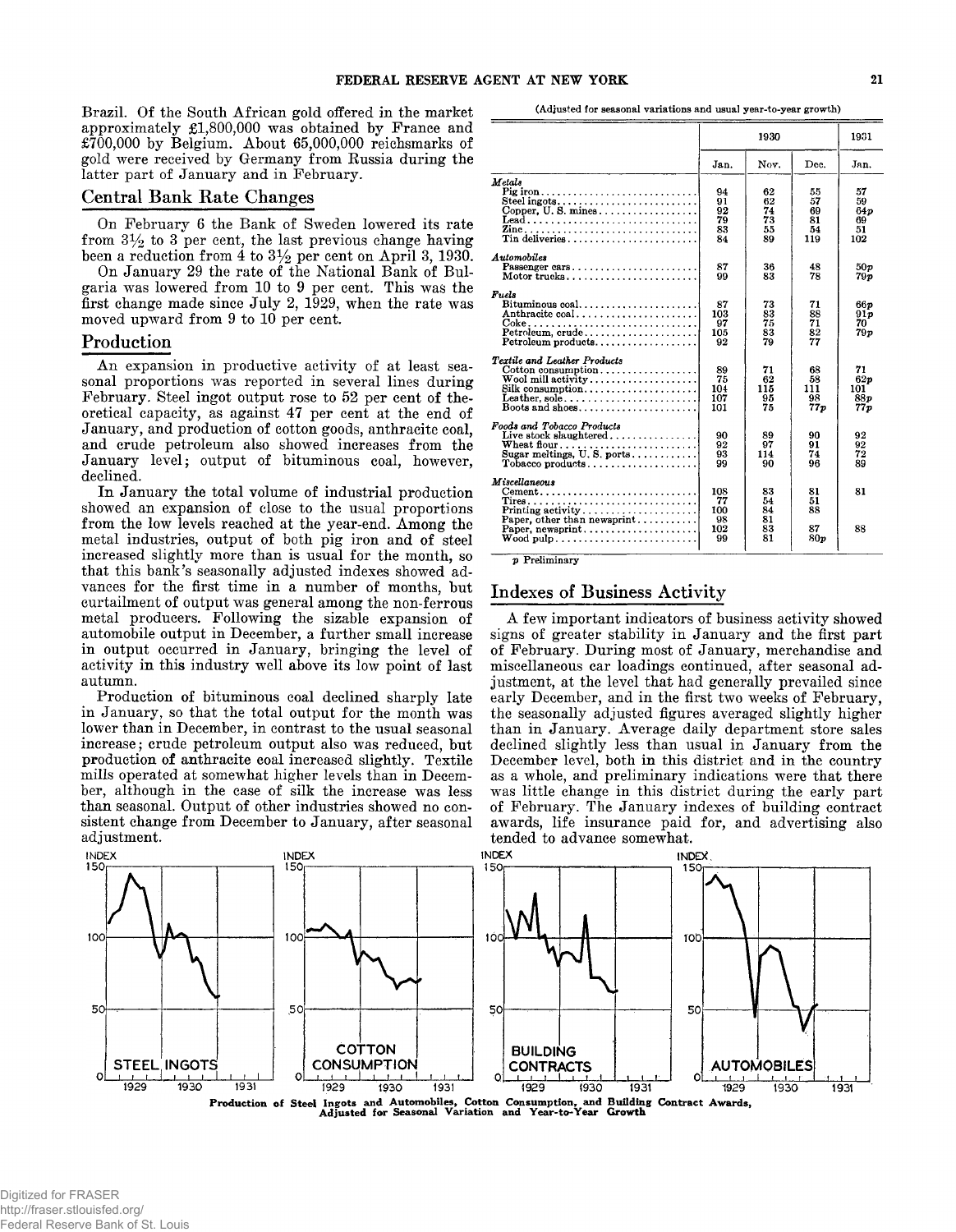

**On the other hand, car loadings of bulk freight expanded less than usually in January, and larger than seasonal declines were shown in bank debits, security trading, and postal receipts. The increase of new corporate enterprises in New York State was less than the usual December to January increase, and the number of business failures rose to a level exceeding that of any previously recorded January.**

|                                                                                                                                                                                                                                                                                                                                                                                                   | 1930                                                                      |                                                                        |                                                                          | 1931                                                       |
|---------------------------------------------------------------------------------------------------------------------------------------------------------------------------------------------------------------------------------------------------------------------------------------------------------------------------------------------------------------------------------------------------|---------------------------------------------------------------------------|------------------------------------------------------------------------|--------------------------------------------------------------------------|------------------------------------------------------------|
|                                                                                                                                                                                                                                                                                                                                                                                                   | Jan.                                                                      | Nov.                                                                   | Dec.                                                                     | Jan.                                                       |
| Primary Distribution<br>$Car$ loadings, merchandise and misc<br>$Car$ loadings, other,<br>$\text{Exports}\dots\dots\dots\dots\dots\dots\dots\dots\dots\dots\dots$<br>$\bf{Imports.}\dots\dots\dots\dots\dots\dots\dots\dots\dots\dots$<br>Panama Canal traffic                                                                                                                                    | 94<br>98<br>85<br>104<br>82                                               | 80<br>78<br>63<br>90<br>72                                             | 78<br>80<br>60<br>91<br>62                                               | 78<br>76<br>60 <sub>p</sub><br>78 p                        |
| Distribution to Consumer<br>Department store sales, 2nd $Dist. \ldots$<br>Chain store sales, other than grocery<br>Life insurance paid for $\dots \dots \dots \dots$<br>Advertising                                                                                                                                                                                                               | 98<br>89<br>111<br>92                                                     | 87<br>89<br>88<br>80                                                   | 85<br>85<br>88<br>76                                                     | 87<br>84<br>89<br>77                                       |
| General Business Activity<br>Bank debits, outside of New York City<br>Bank debits, New York City<br>Velocity of bank deposits, outside of New<br>Velocity of bank deposits, New York City<br>Shares sold on N.Y. Stock Exchange<br>$Postal$ receipts<br>Electric power<br>Employment in the United States<br>Building contracts<br>New corporations formed in N.Y. State<br>Real estate transfers | 98<br>117<br>115<br>129<br>241<br>99<br>97<br>98<br>111<br>88<br>84<br>69 | 87<br>92<br>94<br>87<br>166<br>87<br>83<br>83<br>113<br>63<br>83<br>59 | 91<br>103<br>95<br>95<br>196<br>90<br>84p<br>82<br>123<br>62<br>80<br>60 | 88<br>89<br>97<br>83<br>159<br>88<br>80<br>132<br>63<br>78 |
| General price level*<br>Composite index of wages*<br>$Cost of living *, \ldots, \ldots, \ldots, \ldots, \ldots$                                                                                                                                                                                                                                                                                   | 174<br>227<br>170                                                         | 161<br>219<br>161                                                      | 158<br>219<br>159                                                        | 157<br>216<br>158                                          |

**(Adjusted for seasonal variations and usual year-to-year growth)**

*p* **Preliminary \*1913 average=100**

# **Building**

**During January, the volume of building contracts** awarded in the 37<sup>'</sup> States included in the F. W. Dodge **Corporation survey was 9 per cent smaller than the amount of work contracted for during December, but as this decline was slightly less than the usual seasonal contraction between these two months the index of building contracts computed by this bank advanced 1 point. For the past three months this index has held within a narrow range, although it has been at the lowest levels**

**relative to the computed trend since 1921. The moderately favorable showing of January was due to an increase in public works and utilities undertakings, as both residential and non-residential building contracts declined from December to January. During the first three weeks of February, more than a seasonal advance in building contract awards was reported, chiefly as a result of larger contracts for residential building work.**

**As compared with the level of a year previous, January contract awards continued to show a substantial reduction; total contracts were down 30 per cent, and public works and utilities and other non-residential work were down more than that amount, but residential building showed a decline of only 18 per cent. Residential building in recent months has been fluctuating at a low level but in general the changes have been largely confined to seasonal fluctuations, following a decline of more than two years' duration. Several of the districts from which construction contract figures are collected by the F. W. Dodge Corporation showed increases over the totals reported in January 1930; these localities were the Southern Michigan, Kansas City, New Orleans, and St. Louis districts.**

**While the total volume of building contracts in Metropolitan New York and vicinity continued to show a considerable decline from the level of a year previous— a reduction of nearly one-fourth in January— contracts for residential work were approximately 20 per cent above a year ago. Public works and utilities, on the other hand, reversed the tendency of December and were 30 per cent smaller than a year ago, and other non-residential building contracts in this territory were 46 per cent below the volume of January 1930.**

# **Commodity Prices**

**The tendency in commodity prices was predominantly downward again during February, and the weekly index shown in the accompanying diagram continued to decline rather rapidly. Few important commodities showed increases for the month as a whole. Raw cotton, the most conspicuous exception, continued the advance which began in December, and touched 11.35 cents a pound, which is 1.90 cents above the low of the middle of December.**

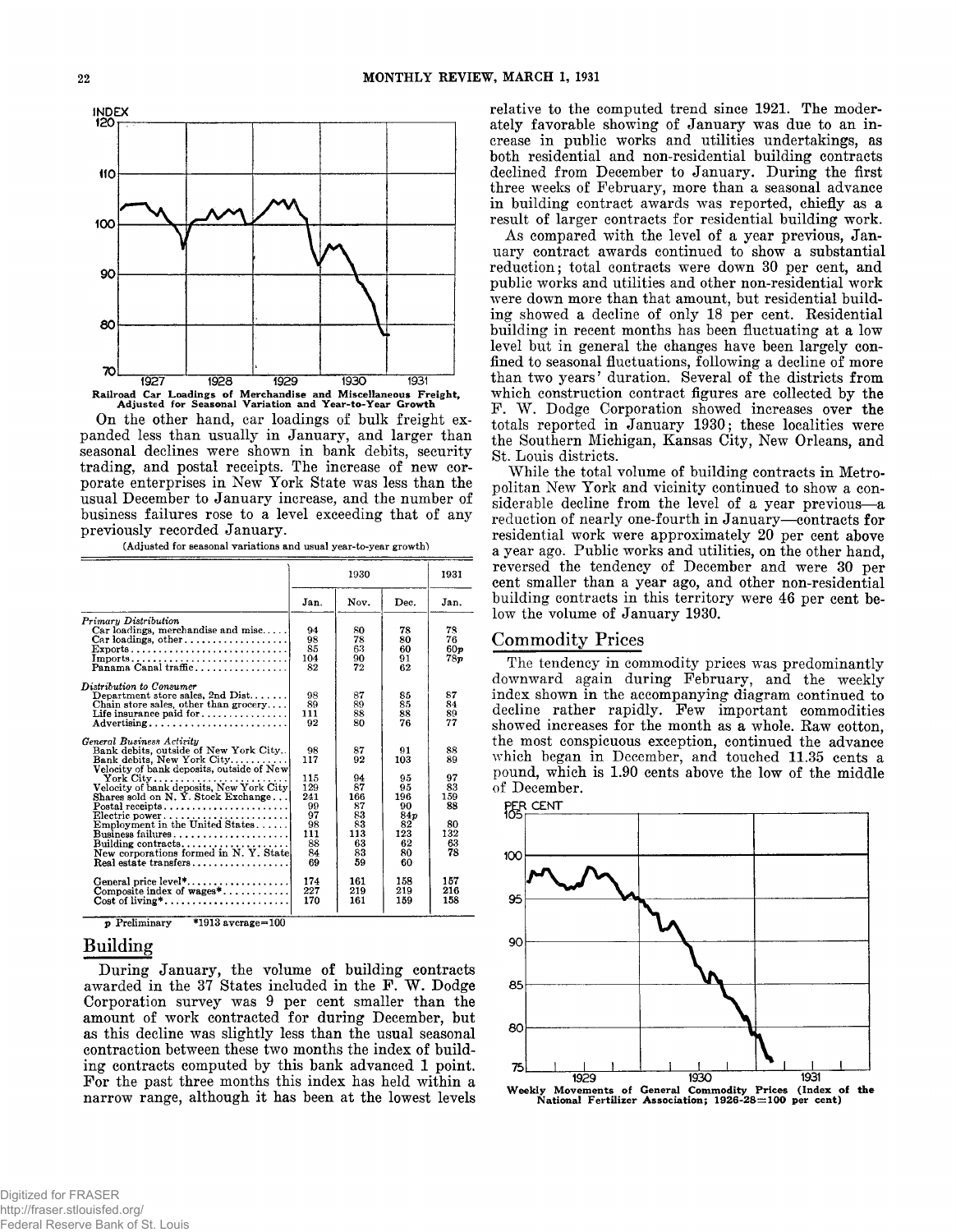**No significant change occurred in the price of wheat, but most other important agricultural commodities declined. Live stock generally showed marked weakness, and the price of hogs reached a new low level for recent** years. Hides dropped  $1\frac{1}{2}$  cents further to 7 cents a **pound, or less than one-third of the peak price of 1929. Silk reacted sharply, following its January gain, and rubber, wool, corn, and sugar also showed declines for the month as a whole; rubber equaled its record 1930 low, and wool and corn established new low levels for many years.**

**Scrap steel dropped 50 cents a ton, thus canceling all of the gain made just after the turn of the year, but later recovered 25 cents; the Iron Age composite price of pig iron receded further to \$15.71 a ton, the lowest figure since 1915. The non-ferrous metals declined early in the month, but subsequently recovered slightly. Cop**per equaled its previous low of  $9\frac{1}{2}$  cents, but in conse**quence of a marked stimulation of foreign and domestic buying at this level, recovered to 10% cents. Similarly, the price of lead was reduced further to a new low figure, 4.50 cents a pound, but subsequently recovered to 4.60 cents. Silver dropped as low as** *25%* **cents an ounce, followed by an advance to 27% cents. Zinc receded to its previous low of 3.95 cents, but later recovered somewhat; tin, on the other hand, showed a slight upward tendency.**

**The wholesale commodity price index of the Bureau of Labor Statistics declined in January to 77.0 per cent of the 1926 average. This brought the total decrease since the peak of July 1929 to 21 per cent.**

## **Foreign Trade**

**During January, the value of this country's foreign merchandise trade continued the downward course of the past fifteen months, which, as the accompanying diagram indicates, has been interrupted only by seasonal increases in a few months. Compared with a year previous, both exports and imports showed slightly larger percentage decreases than in any month during the past year. Exports, valued at \$250,000,000, and imports, at \$183,000,000, were 39 and 41 per cent, respectively, below the levels of a year ago. The decline from December in each case was about \$25,000,000. In the case of exports, this reduction was not much larger than the usual seasonal movement, whereas in the case of imports the decline was contrary to the seasonal tendency.**

**In general the heaviest percentage reductions in foreign trade values during January occurred in the raw material group, which no doubt is partly explainable by wider fluctuations in the prices of basic commodities than in prices of finished or semi-finished products. Exports of raw materials, including a large proportion of raw cotton, totaled 44 per cent less than a year ago, and imports of raw materials, chiefly raw silk and crude rubber, were 45 per cent smaller. Partly and wholly manufactured exports and imports continued to be more than one-third smaller in value than last year.**

**The quantity of raw cotton shipped abroad was 28 per cent smaller, and the value 57 per cent less, than in January 1930. Exports of grains decreased nearly 60 per cent in volume and about two-thirds in dollar value. Quantity**



**imports of crude rubber were 22 per cent less than a year ago, but raw silk and coffee importations increased 14 and 13 per cent, respectively.**

# **Employment and Wages**

**The number of workers employed in factories, both in New York State and in the country as a whole, showed a further decline of more than seasonal proportions in January, and reached a new low level for recent years. Outside of factories, it appears that the situation also was unfavorable, for weather conditions interfered with out-of-door operations, and the United States Employment Service reported that there were large surpluses of both skilled and unskilled workers.**

**The indications of data on the relative availability of jobs were somewhat mixed. On the one hand, the rate of voluntary labor turnover in factories, after reaching in December a new low level for the twelve years for which the figures are available, showed an unusually large increase for January. On the other hand, the number of persons who applied to the New York State Employment Bureaus for work was larger in January than in December, while the number of orders for workers was smaller, so that the ratio of applications to available jobs fell to a new low level. In the first two weeks of February, this ratio showed a small recovery, which was at least partly of a seasonal nature.**

**Payroll and wage data indicate further reductions in the income of industrial employees in January. Factory payrolls in New York State dropped 4 per cent further, whereas the average December to January decline in past years has been a little over 1 per cent. Average weekly earnings of factory employees declined to the lowest level since 1923.**

# **Department Store Trade**

**January sales of reporting department stores in this district were 7.6 per cent smaller than in 1930. Substantial decreases in sales continued to be reported in New York City, Buffalo, Syracuse, Bridgeport, Southern New York State, Hudson River Valley, and the Capital District, while the declines in sales in the other sections**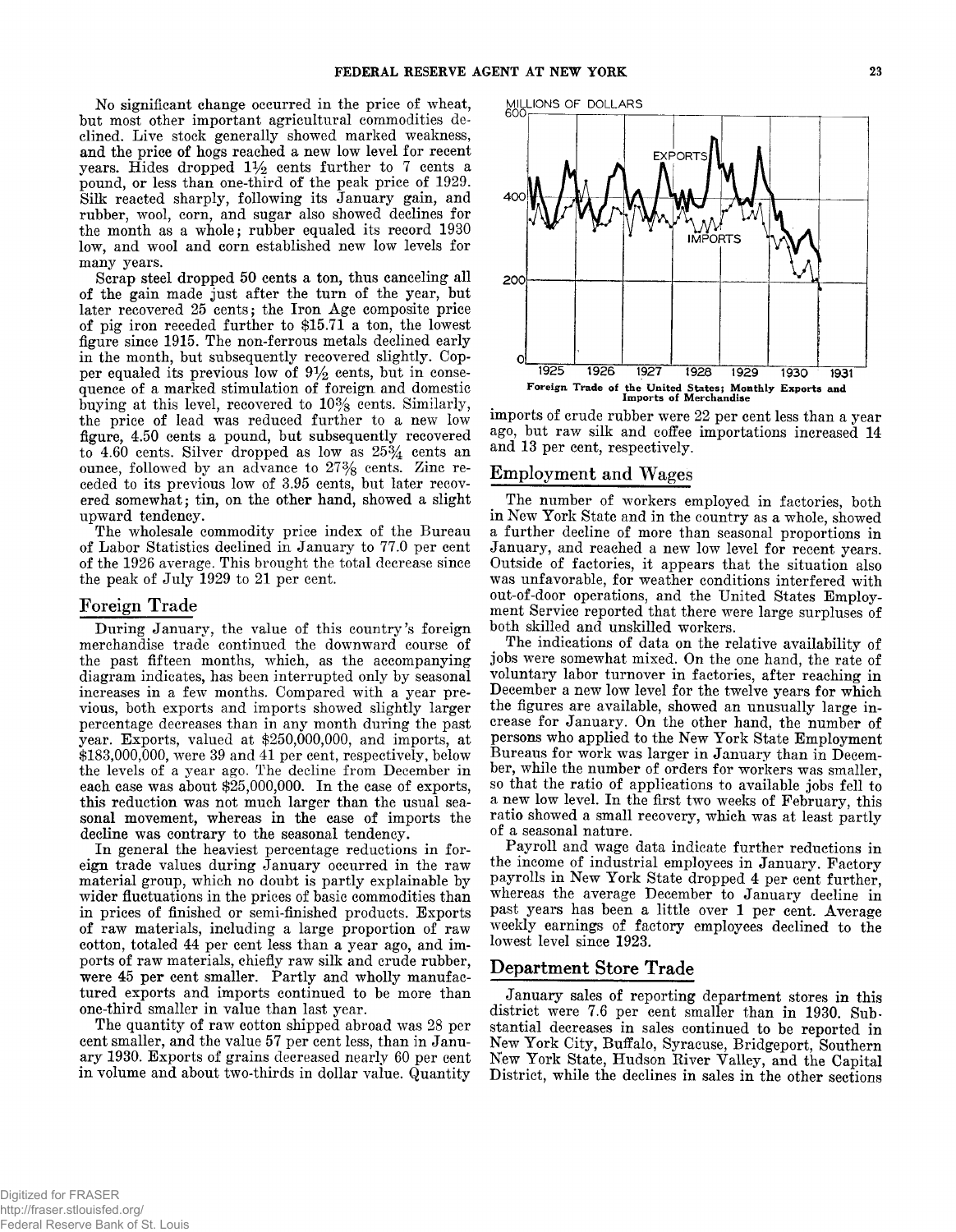**of this district were much smaller, ranging from 1 per cent to 5 per cent. The leading apparel stores reported sales 5 per cent below January 1930, as compared with a decline of more than 8 per cent in December.**

**Stocks of merchandise on hand at the end of January, valued at retail prices, were nearly 10 per cent below last year, the largest reduction in a number of years. The rate of collections on charge accounts during the month was slightly lower in January 1930, but compared more favorably with a year ago than in December.**

|                                                                                                                                                                                                                                                                                                                 | Percentage<br>change<br>January 1931<br>compared with<br>January 1930                                                                           |                                                                                                                                        | Per cent of<br>accounts<br>outstanding<br>December 31<br>collected in<br>January     |                                                                     |
|-----------------------------------------------------------------------------------------------------------------------------------------------------------------------------------------------------------------------------------------------------------------------------------------------------------------|-------------------------------------------------------------------------------------------------------------------------------------------------|----------------------------------------------------------------------------------------------------------------------------------------|--------------------------------------------------------------------------------------|---------------------------------------------------------------------|
| Locality                                                                                                                                                                                                                                                                                                        | Net.<br>sales                                                                                                                                   | $_{\rm Stock}$<br>on hand<br>end of<br>month                                                                                           | 1930                                                                                 | 1931                                                                |
| New York<br>Syracuse<br>Newark<br>$\text{Bridgeport.} \dots \dots \dots \dots \dots \dots \dots \dots$<br>$Elsewhere \ldots \ldots \ldots \ldots \ldots \ldots \ldots \ldots$<br>Northern New York State<br>Southern New York State<br>Hudson River Valley District<br>Capital District<br>Westchester District | $-8.6$<br>$-5.8$<br>$-2.6$<br>$-7.9$<br>$-2.6$<br>$-6.7$<br>$-9.3$<br>$-4.8$<br>$-13.2$<br>$-12.6$<br>$-9.0$<br>1.2<br>$\overline{\phantom{0}}$ | $-8.2$<br>$-14.3$<br>$-7.3$<br>$-6.7$<br>$-15.1$<br>$-8.4$<br>$-10.8$<br>$\cdots$<br>$\sim$ $\sim$ $\sim$<br>.<br>$\cdots$<br>$\cdots$ | 51.6<br>51.2<br>49.7<br>34.0<br>49.6<br>41.6<br>41.8<br>$\cdots$<br>.<br>.<br>.<br>. | 52.6<br>48.8<br>49.3<br>33.1<br>45.9<br>40.8<br>39.9<br>.<br>.<br>. |
| All department stores                                                                                                                                                                                                                                                                                           | $-7.6$                                                                                                                                          | $-9.5$                                                                                                                                 | 50.1                                                                                 | 49.5                                                                |
| Apparel stores                                                                                                                                                                                                                                                                                                  | $-4.9$                                                                                                                                          | $-13.0$                                                                                                                                | 50.7                                                                                 | 47.3                                                                |

**As the following table shows, the principal apparel departments were among those showing the more favorable comparisons of sales with those of a year ago, while the furniture, home furnishings, and musical instrument and radio departments were among those showing the larger reductions in sales.**

|                                                                                                                                                                                                                                                                                                                                                                                                                                                                                                                                                                                                           | Net sales<br>percentage change<br>January 1931<br>compared with<br>January 1930                                                                                                                   | Stock on hand<br>percentage change<br>January 31, 1931<br>compared with<br>January 31, 1930                                                                                                            |
|-----------------------------------------------------------------------------------------------------------------------------------------------------------------------------------------------------------------------------------------------------------------------------------------------------------------------------------------------------------------------------------------------------------------------------------------------------------------------------------------------------------------------------------------------------------------------------------------------------------|---------------------------------------------------------------------------------------------------------------------------------------------------------------------------------------------------|--------------------------------------------------------------------------------------------------------------------------------------------------------------------------------------------------------|
| Toilet articles and drugs<br>Toys and sporting goods<br>Men's and Boys' wear<br>Men's furnishings<br>Women's and Misses' ready-to-wear<br>Women's ready-to-wear accessories<br>$Hosiery \ldots \ldots \ldots \ldots \ldots \ldots \ldots \ldots$<br>Linens and handkerchiefs<br>$Silverware$ and jewelry<br>$\text{Cottom goods} \dots \dots \dots \dots \dots \dots \dots$<br>Luggage and other leather goods<br>$\textbf{Furniture} \dots \dots \dots \dots \dots \dots \dots \dots$<br>Silks and velvets<br>Books and stationery<br>Home furnishings<br>Musical instruments and radio<br>Miscellaneous | $+10.9$<br>$+10.4$<br>$+4.1$<br>$\frac{1}{4}$ 1.7<br>$-0.7$<br>$-1.1$<br>$-1.2$<br>$-1.4$<br>$-3.8$<br>$-4.7$<br>$-7.8$<br>$-8.3$<br>$-9.6$<br>$-9.9$<br>$-10.7$<br>$-11.5$<br>$-51.3$<br>$-15.4$ | $-7.0$<br>$-7.1$<br>$-14.1$<br>$-15.9$<br>$-31.8$<br>$-21.3$<br>$-11.0$<br>$-19.1$<br>$+0.2$<br>$-9.1$<br>$-9.6$<br>$-20.8$<br>$-15.7$<br>$-13.5$<br>$-16.7$<br>$-15.0$<br>$-7.4$<br>$+9.0$<br>$-15.4$ |

# **Wholesale Trade**

**The volume of January sales by wholesale dealers in this district averaged 25 per cent below a year ago. The sales of cotton goods, shoes, hardware, stationery, paper, and jewelry continued to be substantially smaller than a year previous, and the sales of men's clothing showed the largest decrease from a year previous during the period covered by this bank's records. Drug firms reported a 6**

**per cent decline compared with a year ago in January, following an increase in December, and the sales of groceries were 14 per cent smaller than a year previous. Wholesale diamond dealers reported January sales almost 50 per cent smaller than in 1930, and machine tool orders, reported by the National Machine Tool Builders Association, declined further to about one-third the volume of last year. Yardage sales of silk, reported by the Silk Association of America, increased for the third consecutive month; however, the increase in January was comparatively small.**

**The value of stocks of merchandise held at the end of January in all reporting lines, with the exception of drugs, remained substantially smaller than a year ago. Collections in January this year were only slightly smaller than in 1930.**

| Commodity                                                                                                                                                                                                                                                                                        | Percentage<br>change<br>January 1931<br>compared with<br>December 1930                                                        |                                                                                                                                                                          | Percentage<br>change<br>January 1931<br>compared with<br>January 1930                                                           |                                                                                                                  | Per cent of<br>accounts<br>outstanding<br>December 31<br>collected<br>in Januarv  |                                                                                   |
|--------------------------------------------------------------------------------------------------------------------------------------------------------------------------------------------------------------------------------------------------------------------------------------------------|-------------------------------------------------------------------------------------------------------------------------------|--------------------------------------------------------------------------------------------------------------------------------------------------------------------------|---------------------------------------------------------------------------------------------------------------------------------|------------------------------------------------------------------------------------------------------------------|-----------------------------------------------------------------------------------|-----------------------------------------------------------------------------------|
|                                                                                                                                                                                                                                                                                                  | <b>Net</b><br>sales                                                                                                           | Stock<br>end of<br>month                                                                                                                                                 | Net<br>sales                                                                                                                    | Stock<br>end of<br>month                                                                                         | 1930                                                                              | 1931                                                                              |
| Groceries<br>Men's clothing<br>$Cotton goods \ldots$<br>$Silk$ goods<br>$\text{Shoes}\ldots\ldots\ldots\ldots\ldots\ldots$<br>$Drugs \ldots \ldots \ldots \ldots$<br>Hardware<br>Machine tools $**$<br>Stationery<br>Paper.<br>$Diamonds \ldots \ldots \ldots$<br>$Jewelry \ldots \ldots \ldots$ | $-4.9$<br>$+13.2$<br>$-42.8$<br>$+29.0*$<br>$-30.7$<br>$+21.3$<br>$-34.1$<br>$-2.8$<br>$-2.8$<br>$+3.7$<br>$-30.6$<br>$-57.2$ | $-2.1$<br>$\cdots$<br>$+0.7$<br>$5.0*$<br>$\overbrace{\phantom{aaaaa}}$<br>$+20.4$<br>$+0.7$<br>$+6.5$<br>$\overline{a}$ . $\overline{a}$<br>.<br>.<br>$-8.0$<br>$-10.5$ | $-13.6$<br>$-44.2$<br>$-29.1$<br>$+2.1*$<br>$-27.5$<br>$-6.4$<br>$-22.9$<br>$-63.2$<br>$-24.2$<br>$-24.1$<br>$-48.4$<br>$-35.4$ | $-17.5$<br>.<br>$-35.1$<br>$-15.3*$<br>$-32.4$<br>$+29.8$<br>$-14.0$<br>.<br>$\cdots$<br>.<br>$-17.5$<br>$-30.4$ | 73.1<br>45.8<br>32.3<br>47.9<br>39.7<br>33.7<br>51.6<br>.<br>73.2<br>57.2<br>43.8 | 75.4<br>41.9<br>32.7<br>46.4<br>38.8<br>36.4<br>46.2<br>.<br>71.1<br>53.9<br>37.6 |
| Weighted average                                                                                                                                                                                                                                                                                 | $-4.8$                                                                                                                        | .                                                                                                                                                                        | $-25.2$                                                                                                                         |                                                                                                                  | 52.9                                                                              | 51.7                                                                              |

**\* Quantity not value. Reported by Silk Association of America \*\* Reported by the National Machine Tool Builders Association**

## **Chain Store Trade**

**Total sales in January of the reporting chain store organizations were 1.3 per cent less than a year ago, the smallest decrease since last September. The sales of ten cent chain systems were 4 per cent larger than a year previous, the first increase in sales since April. The daily rate of sales of drug, shoe, and variety chains declined considerably less from a year ago than in December, while in groceries and candy the decreases in sales showed no material change from December.**

**After allowing for the change in the number of stores operated, ten cent chains were the only type of chain stores that reported an increase; however, the average decrease in sales per store of all reporting chain systems showed the smallest decline since May 1930.**

|                                                                                                                                                                  | Percentage change January 1931<br>compared with January 1930 |                                                             |                                                              |  |
|------------------------------------------------------------------------------------------------------------------------------------------------------------------|--------------------------------------------------------------|-------------------------------------------------------------|--------------------------------------------------------------|--|
| Type of store                                                                                                                                                    | Number<br>Ωf<br>stores                                       | Total<br>sales                                              | Sales<br>per<br>store                                        |  |
| $Group \ldots \ldots \ldots \ldots \ldots \ldots$<br>Ten cent<br>$\text{Drug}\dots\dots\dots\dots\dots\dots\dots\dots\dots$<br>$\text{Varity}$<br>$\text{Candy}$ | $+ 5.4$<br>$+4.2$<br>$-3.3$<br>$+7.7$<br>$+7.4$<br>$-2.0$    | $-2.4$<br>$+4.3$<br>$-12.0$<br>$-14.1$<br>$-4.0$<br>$-26.8$ | $-7.4$<br>$+ 0.1$<br>$-9.0$<br>$-20.3$<br>$-10.6$<br>$-25.3$ |  |
| $Total. \ldots \ldots \ldots \ldots \ldots$                                                                                                                      | $+4.9$                                                       | $-1.3$                                                      | $-6.0$                                                       |  |